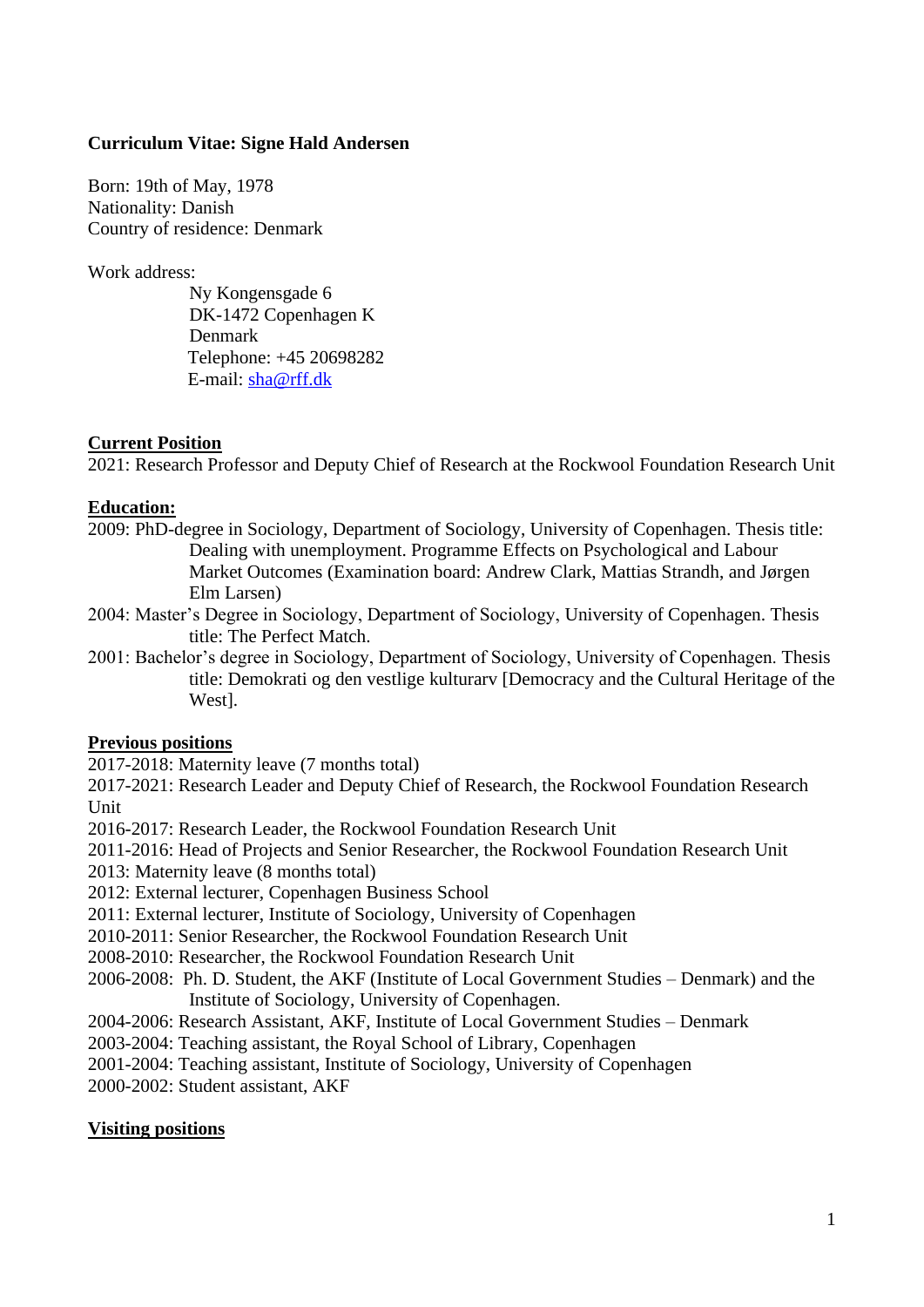University of Essex (ISER), Yale University (CIQLE), Cornell University (Cornell College of Human Ecology)

### **Grants and project management**

- 2005: "Beskæftigelseseffekten af arbejdsmarkedsforanstaltninger i et sociologisk perspektiv [The labour market effects of active labour market policies, seen from a sociological angle], Strategic Research Council grant DKK 1,806,706
- 2008: "How and why does parental absence from the labour market affect child outcomes?" Danish Social Science Research Council. DKK 1,526,935 (**PI**)
- 2008: "Children placed in care I", Rockwool Foundation, approximately 3,000,000 DKK. (**PI**). Joint with Peter Fallesen (RFF), Mette Ejrnæs (University of Copenhagen), Morten Ejrnæs (University of Aalborg), Signe Frederiksen (SFI) and Frank Ebsen (Metropol)
- 2010: "Children placed in care II", Rockwool Foundation, 3,690,000 DKK (**PI**). Joint with Peter Fallesen (RFF), Bjarne Madsen (Center for Regional- og Turismeforskning), Astrid Estrup Enemark (Center for Regional- og Turismeforskning), Christopher Wildeman (Cornell University) and Natalia Emanuel (Yale University)
- 2011: "Evaluation of the Ministry of Social Affairs project "Family Centers"", Rockwool Foundation, 3,000,000 DKK. (**PI**). Joint with Peter Fallesen (RFF)
- 2012: "Life course, peer effects and crime" Rockwool Foundation DKK 5,362,000 (**PI**). Joint with Torben Tranæs (RFF), Peter Fallesen (RFF), Lars Højsgaard Andersen (RFF), Britt Østergaard (Aalborg University), Peer Skov (University of Copenhagen), Anna Piil Damm (University of Aarhus), Cédric Gorinas (SFI) and Christopher Wildemann (Cornell University)
- 2013: "Welfare institutions, welfare policy and labour supply", Rockwool Foundation, 4,175,000 DKK (**PI**). Joint with Peter Fallesen (RFF), Richard Breen (Oxford University), Christopher Wildeman (Cornell University) and Berkay Ozcan (London School of Economics)
- 2015: "Disconnected young people: Who are they and why do they become disconnected?", Rockwool Foundation, DKK 10,000,000 (**PI**). Joint with Eskil Heinesen and Shiko Maruyama
- 2016: "A model of childhood risks, brain development and social marginalization" Danish Social Science Research Council. DKK. 1,019,118 (**PI**)
- 2017: "The problematic trinity- Intergenerational and temporal transmissions of experiences in child welfare, criminal justice, and mental health services", Rockwool Foundation, DKK 5,239,000 (Co-I). Joint with Peter Fallesen (PI), Anne Sofie Tegner Anker, Christopher Wildeman & Lawrence Berger.
- 2019: "Facts and Causes of Mental Wellbeing", Rockwool Foundation, DKK 2,468,000 (**PI**). Joint with Jacob Ladenburg
- 2019: "Children placed in residental care and group homes: a survey and a research project", Rockwool Foundation DKK 3,891,000 (**PI).** Joint with Inge Bryderup (AAU)
- 2020: "Uneven distribution in service uptake: a comparative study", Rockwool Foundation DKK 7,095,000 (PI). Joint with Leah Richmond-Rakerd (University of Michigan), Terrie Moffit (Duke University), Avshalom Caspi (Duke University), Barry Milne (The University of Auckland), and Stephanie D'Sousa (The University of Auckland)
- 2021: "A comparative study of disadvantages experienced in adolescence: Application for the first phase of the survey", Rockwool Foundation, DKK 6,137,000 (**PI**). Joint with Christopher Wildeman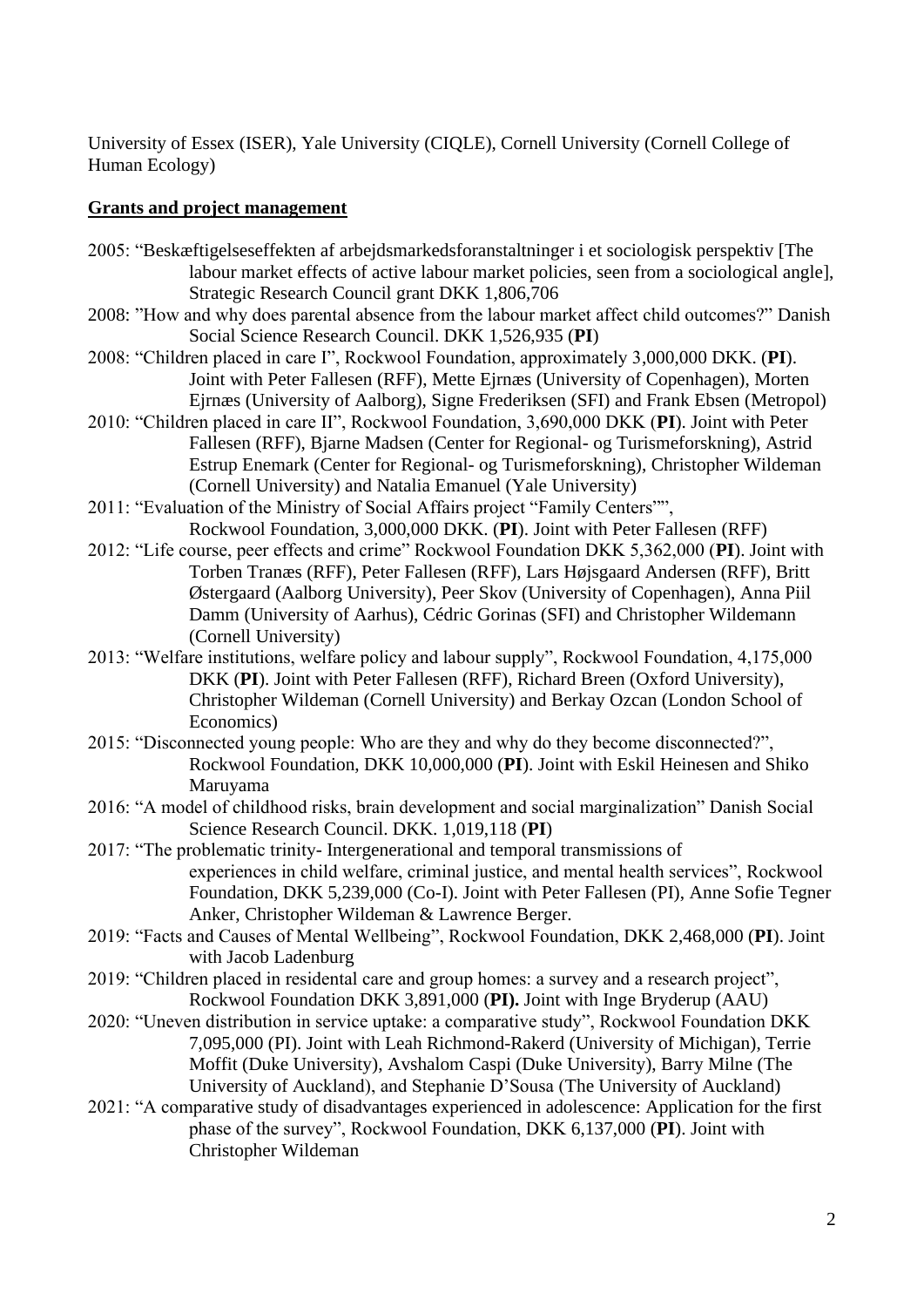### **Publications:**

### **Articles in peer reviewed journals**

- 1. Belsky, Jay & Andersen, Signe Hald (forthcoming): Individual Differences in Timing of Susceptibility to Adverse Effects of Family Dysfunction. *Journal of Family Psychology*
- 2. Andersen, Signe Hald, Steinberg, Laurence & Belsky, Jay (2021): Beyond Early Years vs. Adolescence: The Interactive Effect of Adversity in Both Periods on Life-Course Development. *Developmental Psychology*, 57(11): 1958-1967
- 3. Andersen, Signe Hald, Richmond-Rakerd, Leah S., Moffitt, Terrie & Caspi, Avshalom (2021): Nationwide evidence that education disrupts the intergenerational transmission of disadvantage. *Proceedings of the National Academy of Sciences of the United States of America*, 118(31): e2103896118
- 4. Andersen, Lars Højsgaard, Andersen, Signe Hald & Skov, Peer Ebbesen (forthcoming): The Effect of Marriage on Crime: Evidence from a Natural Experiment. *Journal of Quantitative Criminology*
- 5. Andersen, Signe Hald (2021): Unemployment and crime: Experimental evidence of the causal effects of intensified ALMPs on crime rates among unemployed individuals. *British Journal of Criminology*, 61(5): 1316-1333
- 6. Andersen, Signe Hald (2021): Adverse childhood experiences affect outcomes in early adulthood, but age at exposure matters. *JAMA Network Open*, 4(1): e2032769. doi:10.1001/jamanetworkopen.2020.32769
- 7. Andersen, Signe Hald & Özcan, Berkay (2021): The Effects of Unemployment on Fertility. *Advances in Life Course Research*, 49, [doi.org/10.1016/j.alcr.2020.100401](https://doi.org/10.1016/j.alcr.2020.100401)
- 8. Richmond-Rakerd, Leah S., D'Souza, Stephanie, Signe Hald Andersen, Sean Hogan, Renate M. Houts, Richie Poulton, Sandhya Ramrakha, Avshalom Caspi, Barry J. Milne & Terrie E. Moffitt (2020): Poor health, crime, and social-welfare dependency cluster in a population segment: Policy challenges of inequality as revealed by analyses of 4 million citizens from 2 nations. *Nature Human Behavior*
- 9. Goldman, Alyssa, Signe Hald Andersen, Lars H. Andersen & Christopher Wildeman (2020): Can alternatives to Incarceration Enhance Child Well-being? In Eddy, J. Mark & Julie Poehlmann-Tynan (Eds.). *Children of Incarcerated Parents: A handbook for Researchers and Practitioners, 2nd Edition*, New York: Springer International Publishing.
- 10. Andersen, Signe Hald (2019): The effect of aftercare on human capital acquisition among foster care alumni. *Children and Youth Services Review*, 103: 28-41.
- 11. Andersen, Signe Hald (2018): Paternity leave and the motherhood penalty: New causal evidence. *Journal of Marriage and Family*, 80(5): 1125-1143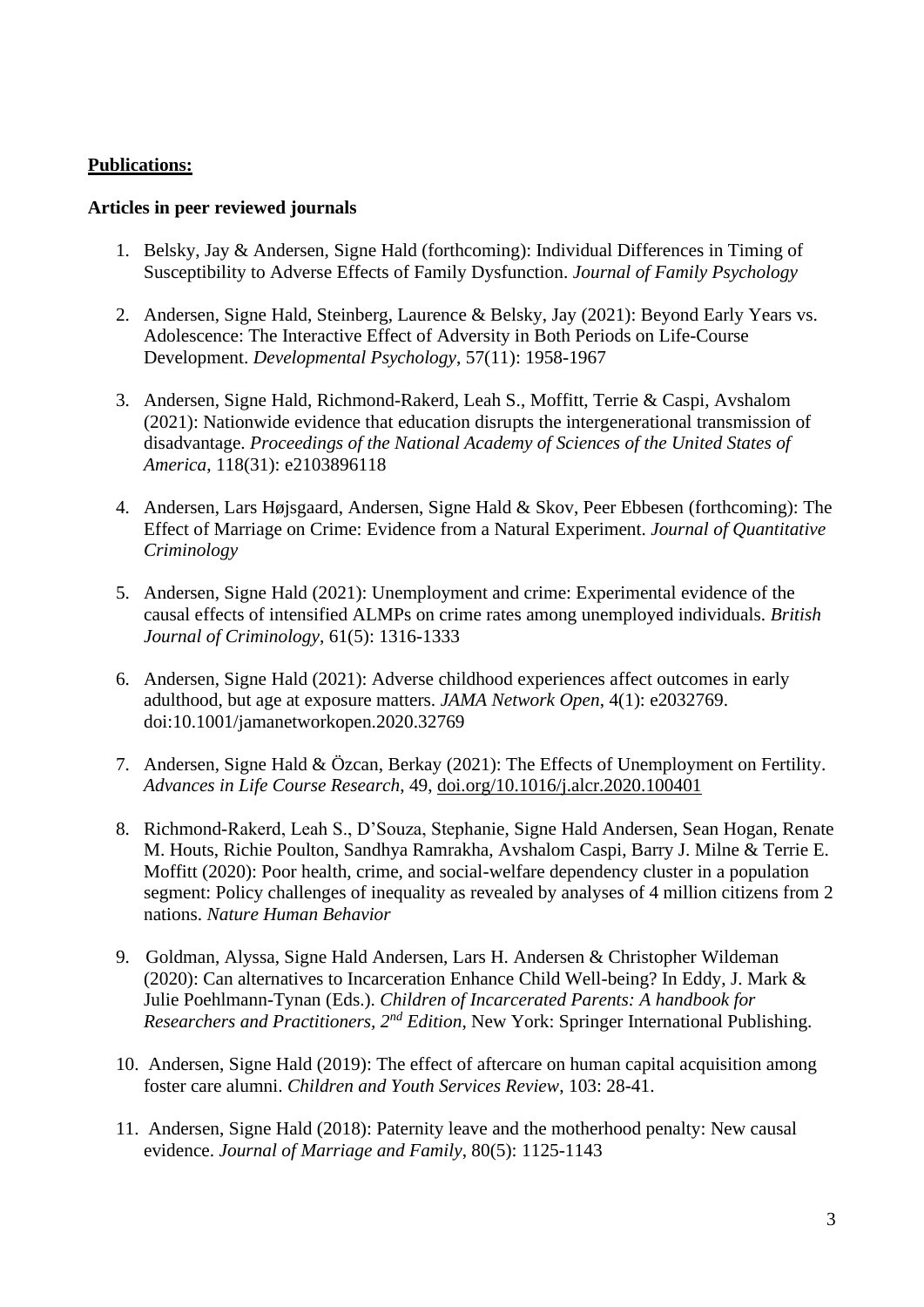- 12. Andersen, Signe Hald, Andersen, Lars H., Fitzpatrick, Maria D. & Wildeman, Christopher (2017): How Alternatives to Incarceration Could Affect Child Well-being. Pp. 151-172 in *When Parents Are Incarcerated: Interdisciplinary Research and Interventions to Support Children*. Edited by Wildeman, Christopher, Anna R. Haskins, and Julie Poehlmann-Tynan. Washington, DC: American Psychological Association Press.
- 13. Wildeman, Chris & Andersen, Signe Hald (2017): The Impact of Paternal Incarceration on Children's Risk of Arrest by Early Adulthood. *Criminology*, 55: 32-58
- 14. Mertz, Mikkel & Andersen, Signe Hald (2017): The Intergenerational Transmission of Foster Care Experiences. *British Journal of Social Work*, 47: 1377-1393
- 15. Andersen, Lars H., Anker, Anne Sofie Tegner & Andersen, Signe Hald (2016): A formal decomposition of declining youth crime in Denmark. *Demographic Research*, 35(44): 1303- 1316
- 16. Andersen, Signe Hald (2016): Drinking Alone? The Effect of Alcohol Treatment Programs for Drunk Drivers on Relationship Stability. *Annals of the Academy of Political and Social Science*, 665(1): 46-62
- 17. Andersen, Signe Hald & Fallesen, Peter (2015): Family Matters? The Effect of Kinship Care on Foster Care Disruption Rates. *Child Abuse & Neglect*, 48: 68-79
- 18. Andersen, Signe Hald (2015): Serving time or serving the community? Exploiting a policy reform to assess the causal effects of community service on income, social benefit dependency and recidivism. *Journal of Quantitative Criminology*, 31(4): 537-563
- 19. Andersen, Signe Hald, Andersen, Lars Højsgaard, & Skov, Peer (2015): The Effect of Marriage and Spousal Criminality on Recidivism. *Journal of Marriage and Family*, 77(2): 496-509
- 20. Andersen, Lars Højsgaard & Andersen, Signe Hald (2014): Losing the stigma of incarceration: does serving a sentence with electronic monitoring causally improve postrelease labor market outcomes? *Criminology & Public Policy*, 13 (3): 349-380
- 21. Andersen, Signe Hald & Wildeman, Christopher (2014): The Effect of Paternal Incarceration on Children's Risk of Foster Care Placement. *Social Forces* 93(1): 269-298
- 22. Wildeman, Christopher**,** Andersen, Signe Hald, Lee, Hedwig & Karlson, Kristian Bernt (2014): Parental Incarceration and Child Mortality in Denmark. *American Journal of Public Health*, 104(3): 428-433
- 23. Andersen, Signe Hald (2014): Complex patterns: On the characteristics of children who experience high and low degrees of foster care drift. *British Journal of Social Work*, 44(6): 1545-1562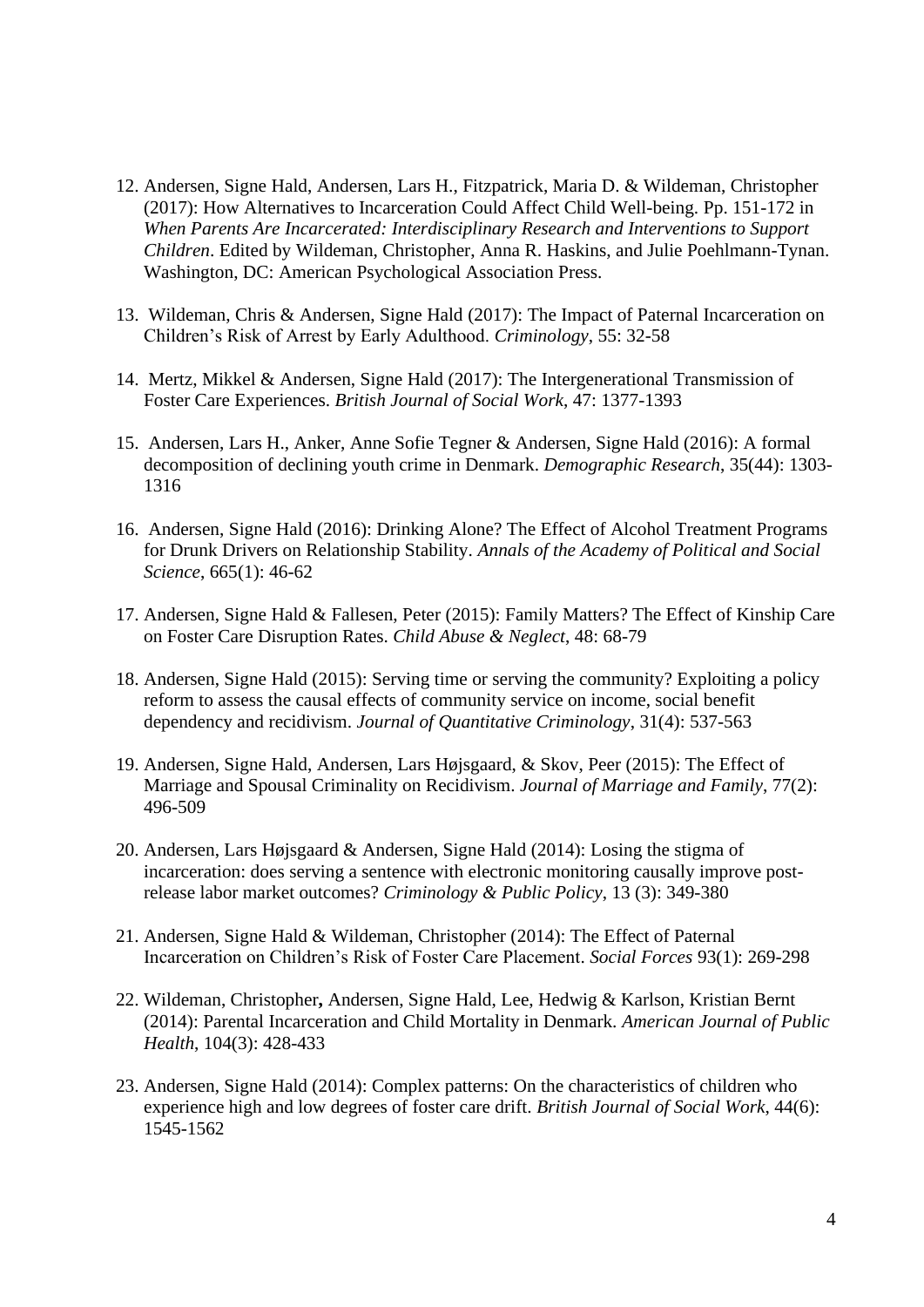- 24. Andersen, Signe Hald (2013): Common genes or exogenous shock? Disentangling the causal effect of paternal unemployment on children's schooling efforts. *European Sociological Review*, 29(3): 477-488
- 25. Breen, Richard & Andersen, Signe Hald (2012): Educational Assortative Partnerships and earnings Inequality in Denmark. *Demography*, 49:867-887
- 26. Andersen, Signe Hald and Hansen, Lars Gårn (2012): The Rise and Fall of Divorce– Implications of Bourdieu on Becker's model of the Marriage Market. *Journal of Mathematical Sociology*, 36(2): 97-124
- 27. Andersen, Signe Hald (2011): Exiting unemployment: How do program effects depend on individual coping strategies*. Journal of Economic Psychology*, 32(2): 248-258
- 28. Andersen, Signe Hald & Fallesen, Peter (2010): A question of class: On the heterogeneous relationship between background characteristics and a child's placement risk. *Children and Youth Services Review*, 32(6): 783-789
- 29. Andersen, Signe Hald (2010): A Good Place to Live: On How Municipality Level Characteristics Explain Municipality Level variation in Children's Placement Risk. *Social Service Review*, June
- 30. Andersen, Signe Hald (2010): The Cost of Sickness: On the Effect of the Duration of Sick Leave on Post Sick Leave Earnings. *Social Science & Medicine*, 70(10): 1581-1589
- 31. Andersen, Signe Hald (2009): Unemployment and Subjective Well-being. A Question of Class? *Work and Occupations*, 36(1): 3-25
- 32. Heinesen, Eskil, Husted, Leif & Andersen, Signe Hald (2009): Labour market integration of immigrants: Estimating local authority effects. *Journal of Population Economics*, 22(4): 909
- 33. Andersen, Signe Hald (2008): The short and long term effects of government training on subjective well being. *European Sociological Review*, 24(4):451-462
- 34. Andersen, Signe Hald & Heinesen, Eskil (2008): Estimating the relative success of local authorities at labour market integration of immigrants. *European Journal of Population*, 24(1): 59-86

#### **Working papers**

- 35. Andersen, Signe Hald: Does exposure to poor maternal mental health in adolescence matter for outcomes in early adulthood? Pending submission
- 36. Andersen, Signe Hald: Disconnected youth: Past, present & future. *Pending submission*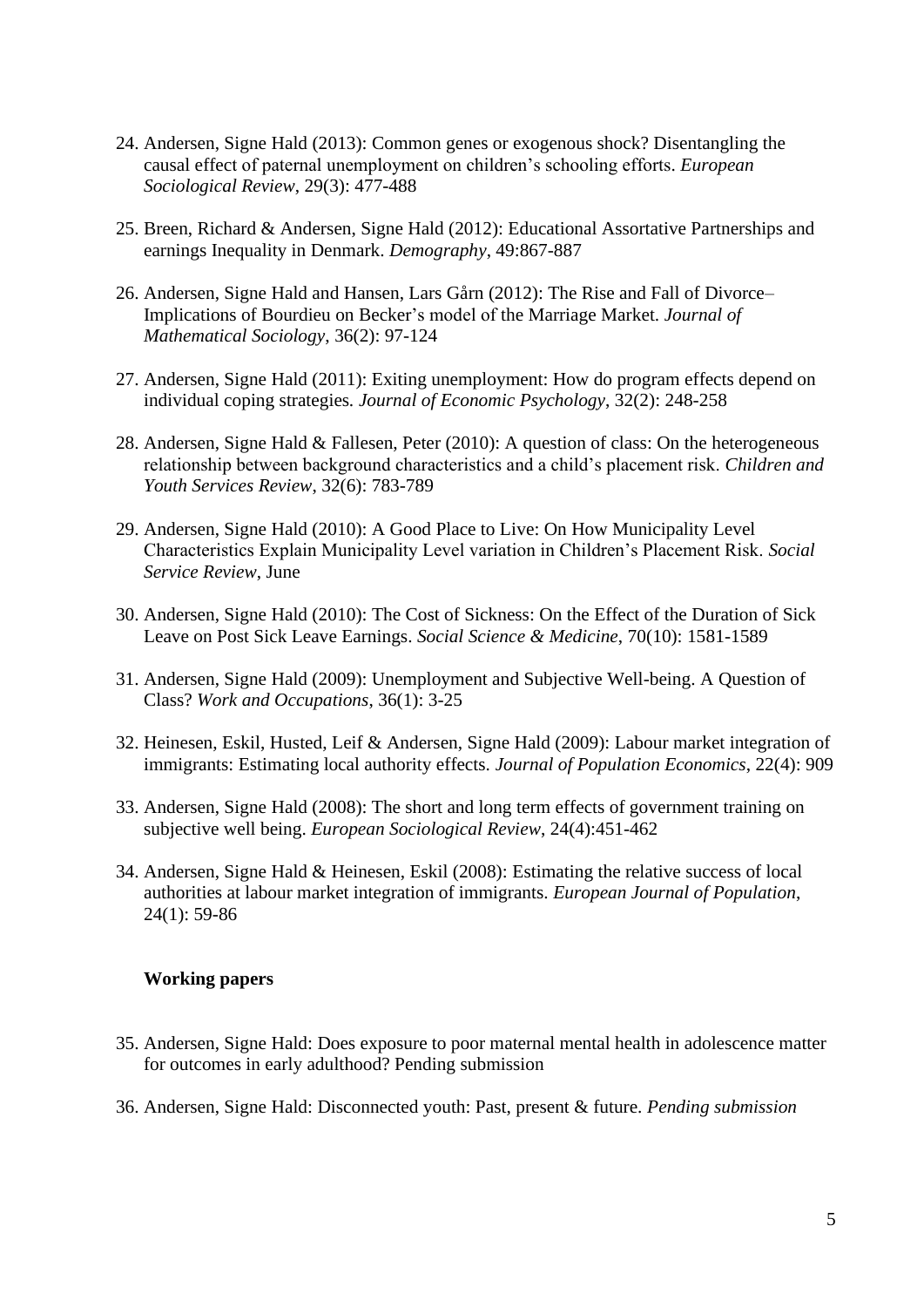#### **Books**

- 37. Andersen, Signe Hald, Ladenburg, Jacob & Dyssegaard, Phillip Steen (2020): Danskernes mentale helbred. Udvikling, baggrund og konsekvenser.
- 38. Andersen, Signe Hald, Jensen, Bent, Nielsen, Bodil Wullum, Skaksen, Jan Rose (2019): *Hvad vi ved om udsatte unge 2. Individuelle og strukturelle forhold bag udsathed.*  Gyldendal, København
- 39. Andersen, Signe Hald, Jensen, Bent, Nielsen, Bodil Wullum, Skaksen, Jan Rose (2017): *Hvad vi ved om udsatte unge. Historik, omfang og årsager.* Gyldendal, København
- 40. Andersen, Signe Hald & Jensen, Bent (2016): Anbringelser. Historik, omfang, årsager og virkemidler. Gyldendal og Rockwool Fondens Forskningsenhed.
- 41. Andersen, Signe Hald & Fallesen, Peter (2013): Når man anbringer et barn 2. Årsager, effekter af anbringelsesforanstaltninger og konsekvenser. Odense: Syddansk Universitets Forlag
- 42. Andersen, Signe Hald eds. (2010): *Når man anbringer et barn*. Odense: Syddansk Universitets Forlag

#### **Book Chapters:**

- 43. Ebsen, Frank & Andersen, Signe Hald (2010): Foranstaltninger for udsatte børn i Danmark: Historisk oprindelse og den seneste udvikling. In Andersen, Signe Hald (eds.): *Når man anbringer et barn*. Odense: Syddansk Universitets Forlag
- 44. Andersen, Signe Hald (2010): Hvad skyldes kommunale forskelle? In Andersen, Signe Hald (eds.): *Når man anbringer et barn*. Odense: Syddansk Universitets Forlag
- 45. Andersen, Signe Hald & Fallesen, Peter (2010): Risikofaktorer og sociale skel. In Andersen, Signe Hald (eds.): *Når man anbringer et barn*. Odense: Syddansk Universitets Forlag
- 46. Andersen, Signe Hald (2010): Svingdørsbørn? In Andersen, Signe Hald (eds.): *Når man anbringer et barn*. Odense: Syddansk Universitets Forlag
- 47. Andersen, Signe Hald & Fallesen, Peter (2010): Efter anbringelsen. In Andersen, Signe Hald (eds.): *Når man anbringer et barn*. Odense: Syddansk Universitets Forlag
- 48. Andersen, Signe Hald (2008): Heterogeneous Treatment Effects from Government Training - does Well-being During unemployment explain the variation? In Bradshaw, Jonathan (red.): International Studies on Social Security. Vol. 14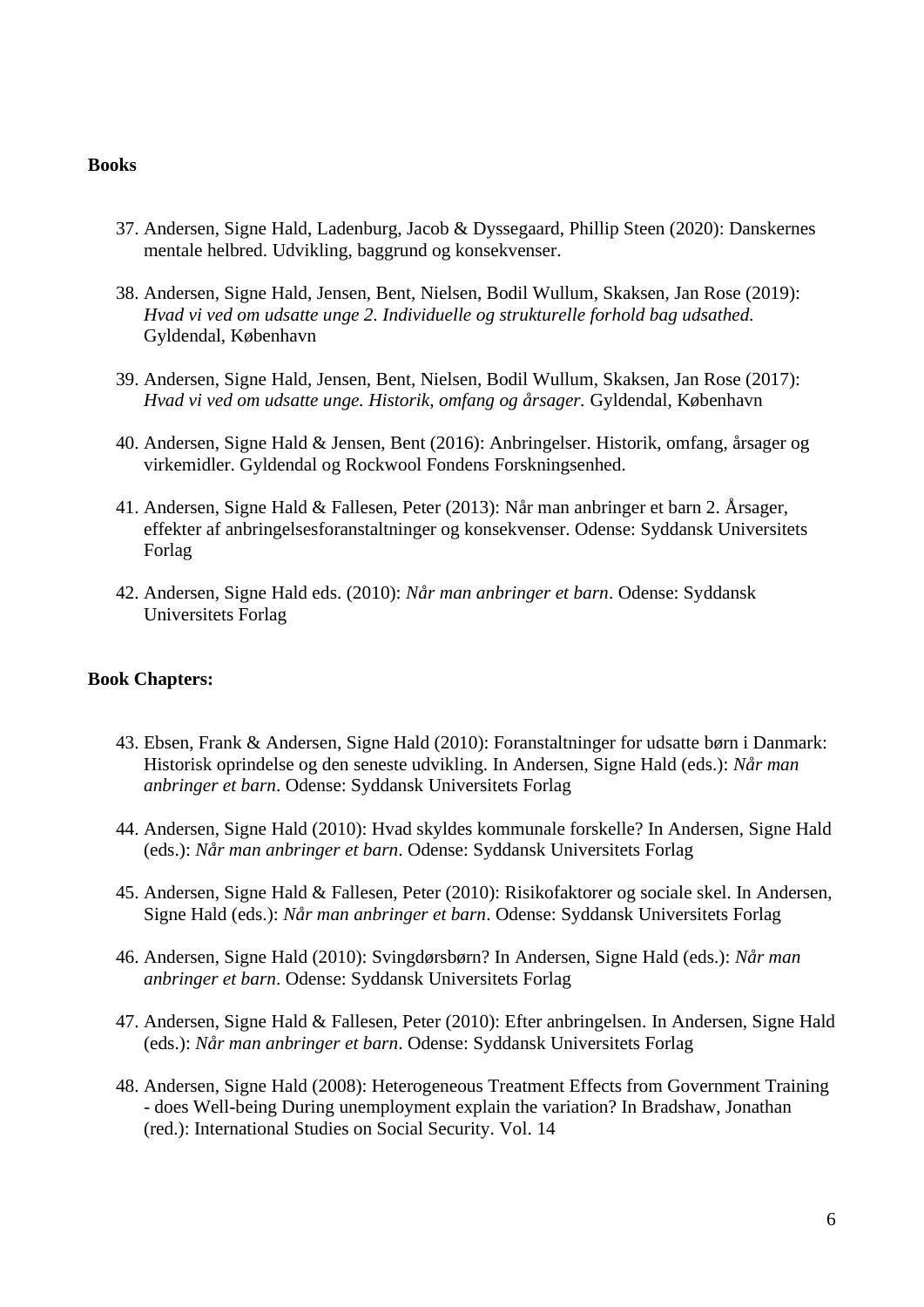- 49. Andersen, Signe Hald (2007): Unemployment and Well-being a question of entry states? In Linde, Peter (ed.): *Symposium i Anvendt Statistik* [Symposium in Applied Statistics]. School of Economics and Management, Aarhus.
- 50. Andersen, Signe Hald (2005) 'Globaliseringen og den vestlige kulturarv'. In: Kaspersen, Lars Bo (red.): *Globaliseringen på vrangen*.. Frydenlund, København.
- 51. Andersen, Signe Hald & Holm, Anders (2003): Breaking up Relationships: Women marginalizing weak Males. In Kærgård, Niels (ed.): *Symposium i Anvendt Statistik*. The Royal Veterinary and Agricultural University, Copenhagen.

### **Reports:**

- 52. Andersen, Signe Hald (2006): Kommunal beskæftigelsessucces. [Success in municipal employment schemes in Denmark]. Akf forlaget.
- 53. Andersen, Signe Hald, Eskil Heinesen og Leif Husted (2005): *Benchmarkinganalyse af integrationen i kommunerne målt ved udlændinges beskæftigelse 1999-2002*. [Benchmarking Analysis of Danish Municipalities' Integration Policies in the period 1999- 2002]. Akf forlaget, Copenhagen.
- 54. Andersen, Signe Hald, Heinsen, Eskil & Husted, Leif (2005): *Benchmarkinganalyse af integrationen i kommunerne målt ved udlændinges selvforsørgelse 1999-2003*. [Benchmarking Analysis of Danish Municipalities' Integration Policies in the Period 1999- 2003]. Akf forlaget, Copenhagen.
- 55. Arendt, Jakob, Eskil Heinesen, Leif Husted, Bjørg Colding & Signe Hald Andersen (2004): *Kontanthjælpsforløbs varighed og afslutning*. [The Duration and Termination of Periods on Subsistence Benefit: Municipal Differences]. Akf forlaget, Copenhagen.

#### **Other:**

- 56. Andersen, Signe Hald (2004): *The perfect match*. Master's Thesis, University of Copenhagen
- 57. Andersen, Signe Hald (2009): *Dealing with Unemployment. Programme Effects on Psychological and Labour Market Outcomes.* PhD Thesis, Institute of Sociology, University of Copenhagen

#### **Academic and conference presentations (\* marks invited):**

1.ASC (New Orleans), November 2016: The effect of an alcohol treatment program for convicted drunk drivers on the risk that their children enter foster care (with Lawrence Berger & Mikkel Mertz)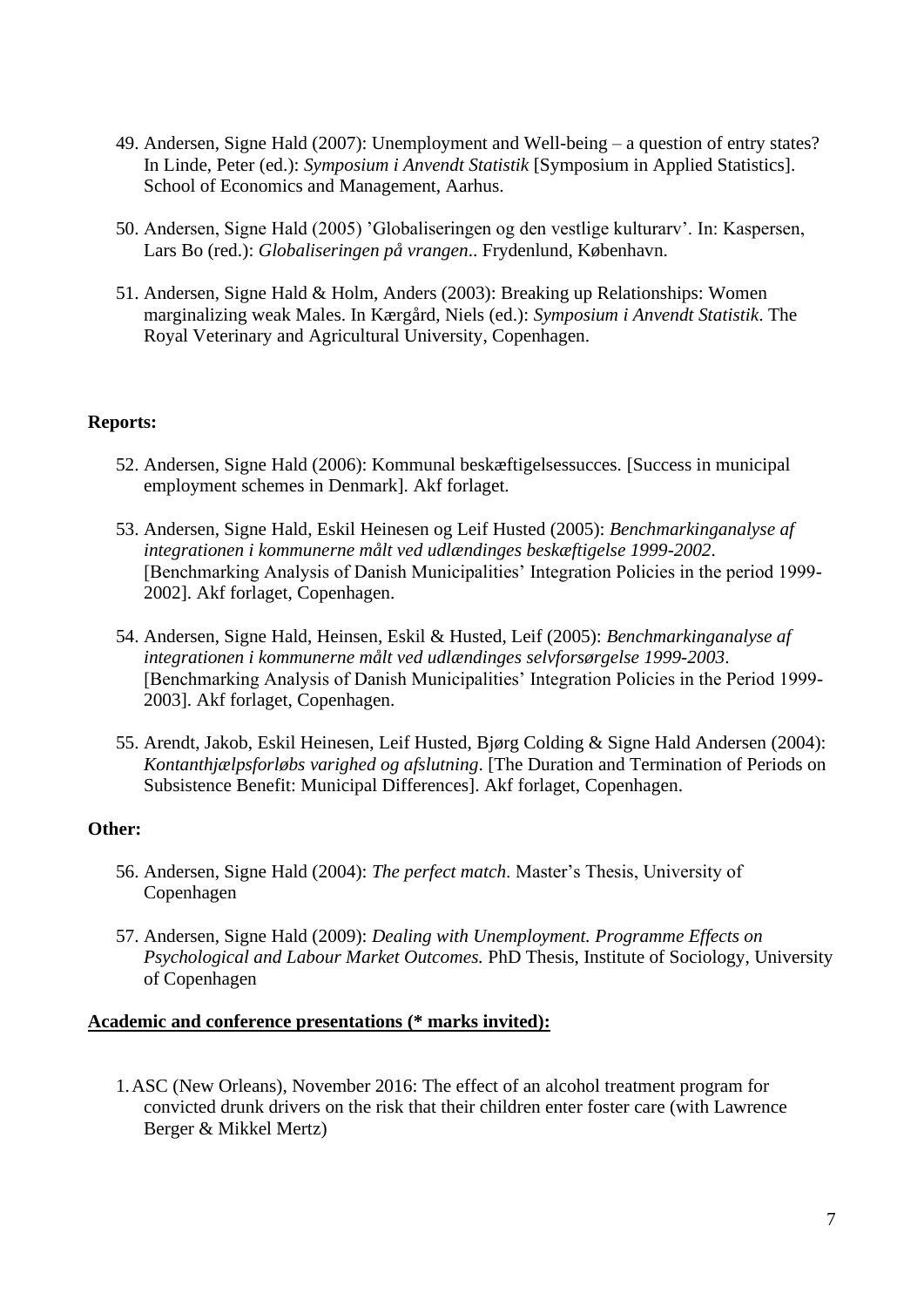- 2.The 2016 Biennial Urie Bronfenbrenner Conference (Ithaca), 2016: How Alternatives to Incarceration Could Affect Child Well-being (with Lars H. Andersen, Maria D. Fitzpatrick, and Christopher Wildeman)\*
- 3.PAA (Washington), March/April 2016. Paper: Paternity leave and the motherhood penalty: New causal evidence.
- 4.Cornell, July 2015. Paper: Drinking Alone? The Effect of Alcohol Treatment Programs for Drunk Drivers on Relationship Stability\*
- 5.Cornell, April 2015. Paper: Getting into the game: An assessment of the causal effect of low birth weight on out of home care, using mother's exposure to stressful handball matches.\*
- 6.Copenhagen Business School, Department of Economics, February, 2015. Paper: Drinking Alone? The Effect of Alcohol Treatment Programs for Drunk Drivers on Relationship Stability\*
- 7.UNIL. Université de Lausanne, November 2014. Paper: Common genes or exogenous shock? Disentangling the causal effect of paternal unemployment on children's schooling efforts.\*
- 8.London School of Economics, lunch seminar, October 2014. Paper: The Effects of Unemployment on Fertility (joint with Berkay Ozcan, LSE).\*
- 9.EUSARF (Copenhagen), September 2014. Paper: Family matters? The effect of kinship care on foster care disruption rates (joint with Peter Fallesen, RFF).
- 10. Analytical-Quantitative Seminar Series (Oslo), April 2012. Paper: Serving time or serving the community? Exploiting a policy reform to assess the causal effects of community service on income, social benefit dependency and recidivism.\*
- 11. European Population Conference (Stockholm), June 2012. Paper: Paper: The Impact of Unemployment on Fertility Timing (joint with Berkay Ozcan, LSE)
- 12. 4<sup>th</sup> Annual Meeting on the Economics of Risky Behaviour (Istanbul), April 2012. Paper: Serving time or serving the community? Exploiting a policy reform to assess the causal effects of community service on income, social benefit dependency and recidivism.
- 13. ASC Conference (Washington), November 2011. Paper: Serving time or serving the community? Exploiting a policy reform to assess the causal effects of community service on income, social benefit dependency and recidivism.
- 14. CIQLE workshop (Yale University), November 11<sup>th</sup> 2011. Paper: Serving time or serving the community? Exploiting a policy reform to assess the causal effects of community service on income, social benefit dependency and recidivism.\*
- 15. Life course dynamics and the mechanisms of social inequality? Workshop (Turku Center for Welfare Research), August 29<sup>th</sup>-September 2011. Paper: Serving time or serving the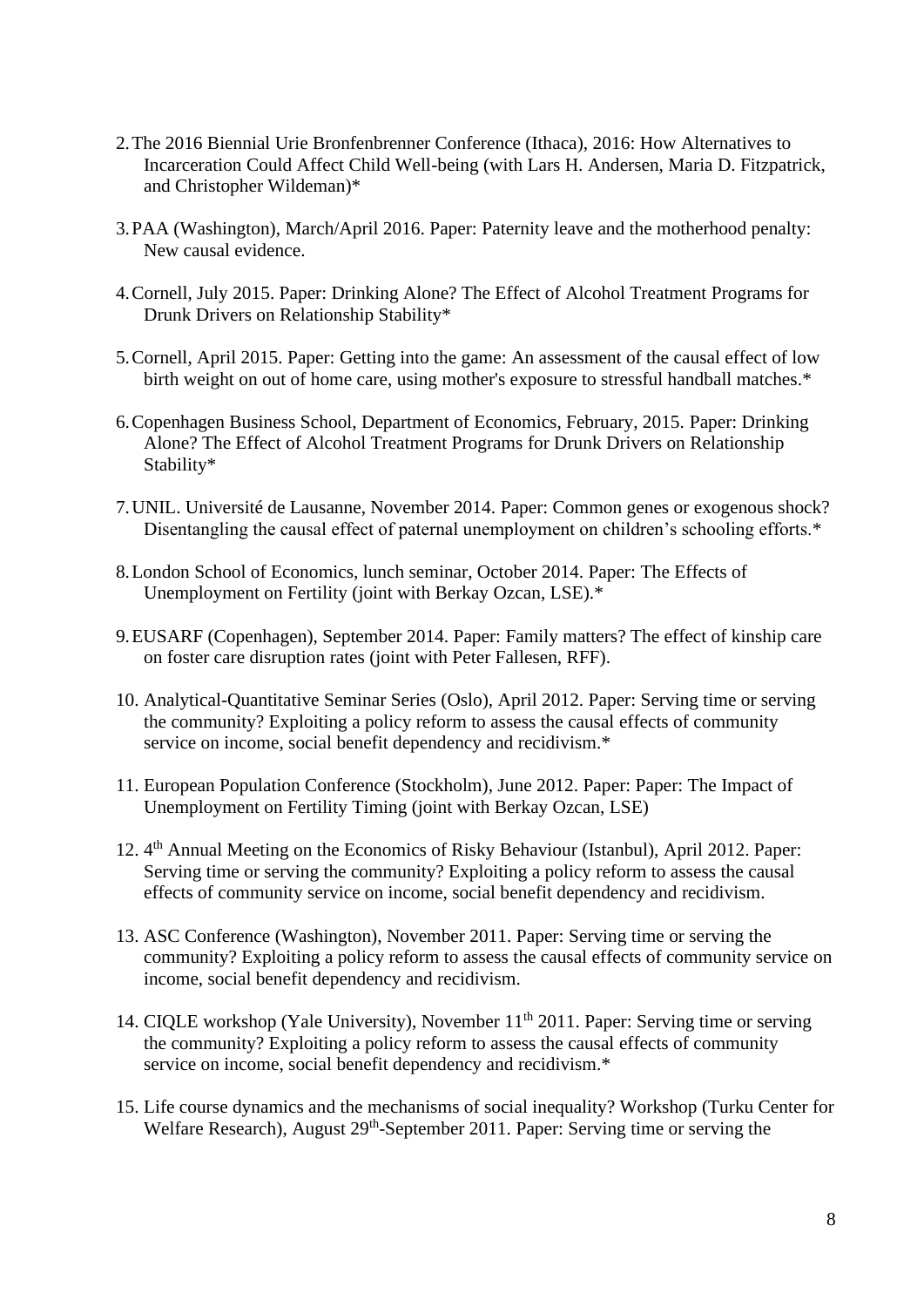community? Exploiting a policy reform to assess the causal effects of community service on income, social benefit dependency and recidivism.\*

- 16. Stockholm Criminology Symposium (Stockholm), June 2011. Paper: Active labour market programs and crime: On the causal effects of intensified ALMPs on unemployed persons' crime rates
- 17. 6<sup>th</sup> European Workshop on "Labour Markets and Demographic Change" (Vienna), April 2011. Paper: The Impact of Unemployment on Fertility Timing (joint with Berkay Ozcan)
- 18. ASC Conference (San Francisco), November 2010. Paper: Active labour market programs and crime: On the causal effects of intensified ALMPs on unemployed persons' crime rates
- 19. ESC Conference (Liege), November 2010. Paper: Active labour market programs and crime: On the causal effects of intensified ALMPs on unemployed persons' crime rates
- 20. ISA Conference (Gothenburg), July 2010. Paper: Active labour market programs and crime: On the causal effects of intensified ALMPs on unemployed persons' crime rates
- 21. 2<sup>nd</sup> meeting of the Danish Microeconometric Network (Kandestæderne), June, 2010. Paper: The Wage Effect of a Social Experiment on Intensified Active Labor Market Policies
- 22. CIQLE Workshop (Yale University), September 18, 2009: Paper: Active labour market programs and crime: On the causal effects of intensified ALMPs on unemployed persons' crime rates
- 23. RC28 Conference (New Haven), August 3. 6., 2009. Paper: Active labour market programs and crime: On the causal effects of intensified ALMPs on unemployed persons' crime rates
- 24. RC28 Conference (Florence), May 15.-17, 2008. Paper: Common genes or exogenous shock? Disentangling the causal effect of paternal unemployment on children's schooling efforts.
- 25. ISQOLS Conference (San Diego), December 6.-9., 2007. Paper: The short and long term effect of government training on subjective well being.
- 26. ESA Conference (Glasgow), September 3.-6., 2007. Paper: The short and long term effect of government training on subjective well being.
- 27. BHPS Conference (Essex), July 5. 7., 2007. Paper: The short and long term effect of government training on subjective well being.
- 28. FISS Seminar (Sigtuna), June 15.-17., 2007. Paper: The short and long term effect of government training on subjective well being.
- 29. CIM/AKF workshop (Nyborg), April 23.-24., 2007. Paper: Selection into training programs – Norms or Economics?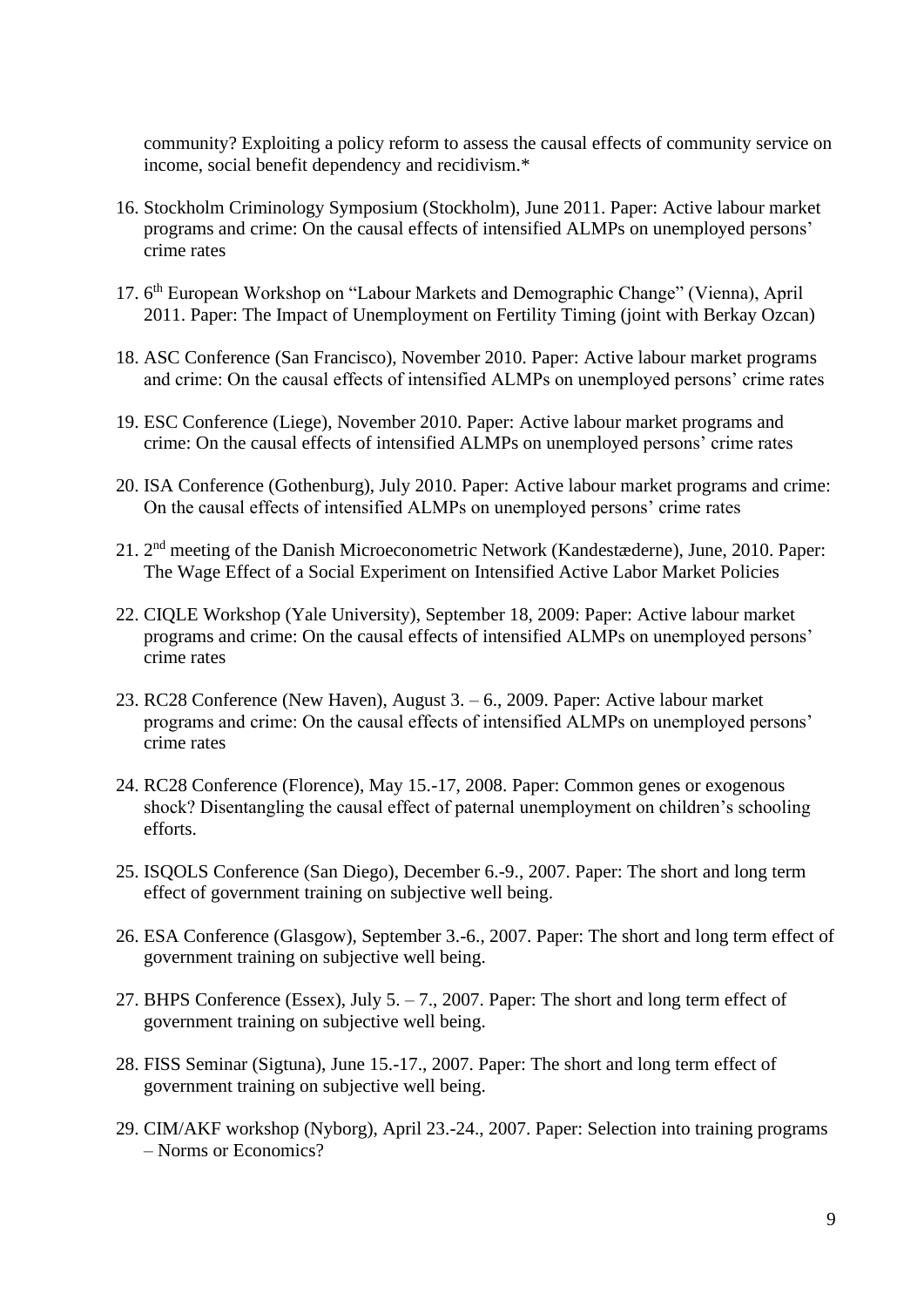- 30. Symposium in Applied Statistics (Århus), 30.-31 January 2007. Paper: Unemployment and well-being – a question of entry states?
- 31. Panel Data Conference (Cambridge), 7.-9. July 2006. Paper: Do Transitions in marital status change sex-role attitudes? – the Cowed Wives.
- 32. The British Sociological Association's Conference (Harrogate), 21.-23. April 2006. Paper: Do Transitions in marital status change sex-role attitudes? – the Cowed Wives.
- 33. Seminar on Migration, Academy for Migration Studies in Denmark (Ålborg), 5.-6. April 2006. Paper: Benchmarking Analysis of Danish Municipalities' Integration Policies in the period 1999-2003.
- 34. The Danish Sociological Association's Conference (Roskilde), 18.-20. August, 2005. Paper: Do Transitions in Marital Status change Attitudes towards Marriage?.
- 35. Symposium in Applied Statistics (København), 27-28 January 2004. Paper: Breaking up Relationships: Women marginalizing weak Males.

# **Teaching experience:**

- May 2020 & 2021: Invited guest lecturer at the Institute of Sociology, University of Copenhagen
- December 2014: Invited guest lecturer at the Faculty of Law, Department of Criminology
- Spring semester 2012: "6ONM. Quantitative Methods II" at the institution for BSc in Business Administration and Sociology, Copenhagen Business School.
- Fall semester 2011: "Causal Criminology" at the Institute of Sociology, University of Copenhagen (joint with Lars Højsgaard Andersen and Peer Skov)
- March 2003 June 2004: Teaching assistant at the Royal School of Library, Copenhagen. Main task: Teaching qualitative and quantitative methods to students at bachelor level.
- September 2001 June 2004: Teaching assistant at the Institute of Sociology, University of Copenhagen. Main task: Teaching sociological theory and sociological problems to students at bachelor level.

# **Examples of popular science**

Examples of own written contributions:

• Andersen, Signe Hald & Fallesen, Peter (14/3-2015): Udsatte børn og unge fortjener programmer, der virker. Debatindlæg i Jyllandsposten. [\(http://jyllands-](http://jyllands-posten.dk/debat/breve/ECE7545545/Udsatte+b%C3%B8rn+og+unge++fortjener+programmer,+der+virker/)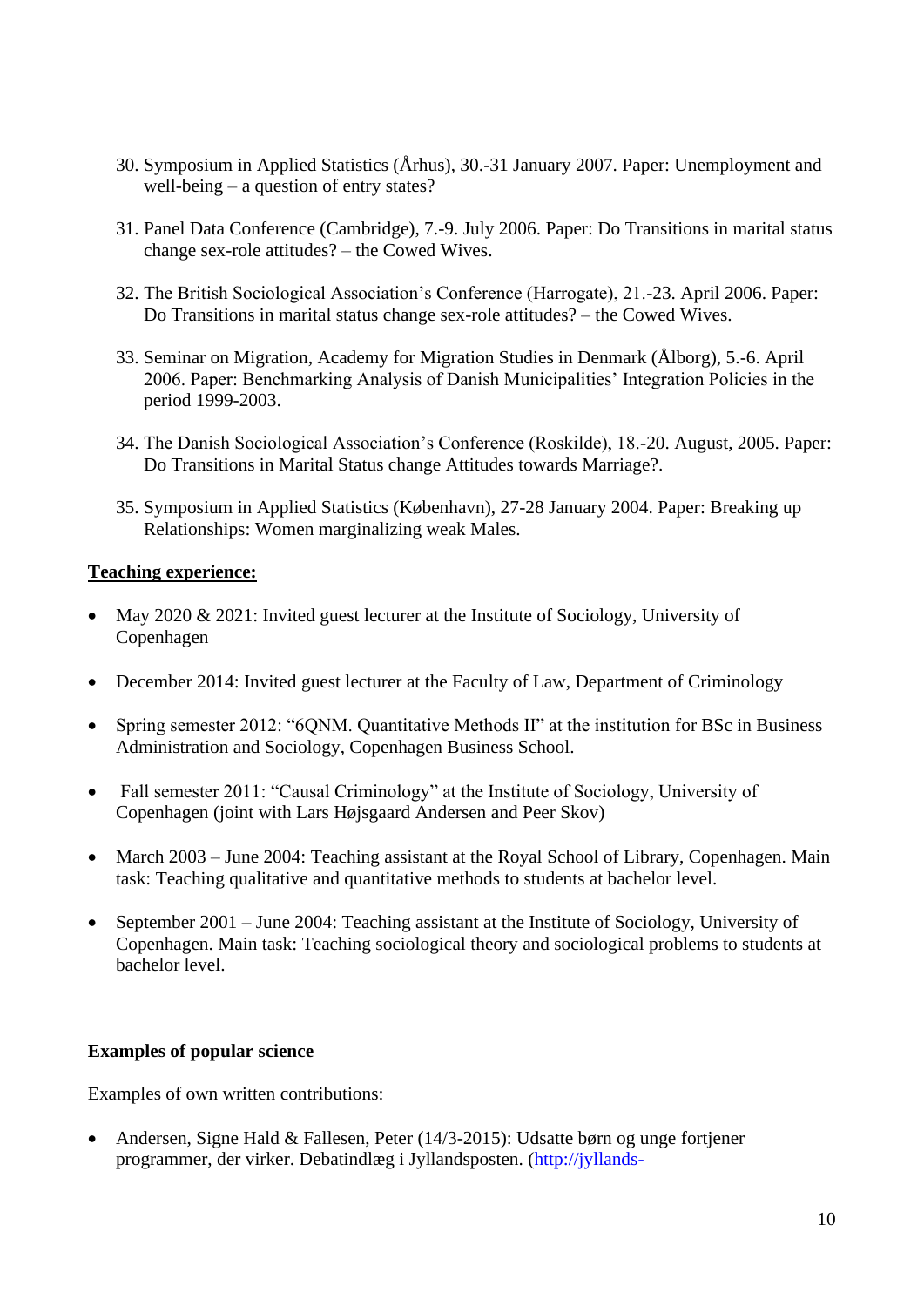[posten.dk/debat/breve/ECE7545545/Udsatte+b%C3%B8rn+og+unge++fortjener+programmer,](http://jyllands-posten.dk/debat/breve/ECE7545545/Udsatte+b%C3%B8rn+og+unge++fortjener+programmer,+der+virker/) [+der+virker/\)](http://jyllands-posten.dk/debat/breve/ECE7545545/Udsatte+b%C3%B8rn+og+unge++fortjener+programmer,+der+virker/)

- Andersen, Signe Hald (13/11-2014): Samfundstjeneste hjælper. Debatindlæg i Jyllandsposten, (http://jyllands-posten.dk/debat/breve/ECE7200331/Samfundstjeneste+hj%C3%A6lper/)
- Andersen, Signe Hald (21/6-2011): Vi mangler viden om anbragte børn. Politiken Analyse (http://politiken.dk/debat/analyse/ECE1313071/vi-mangler-viden-om-anbragte-boern/)
- [Andersen, Signe Hald](http://www.akf.dk/om_akf/medarbejdere/signe_hald_andersen/) (2006): [Hjælper uddannelse indvandrere i beskæftigelse?](http://www.akf.dk/udgivelser/container/udgivelse_2086/) Akf NYT, 2006:2:10-11.
- [Andersen, Signe Hald](http://www.akf.dk/om_akf/medarbejdere/signe_hald_andersen/) (2005): Hyordan skal man måle integration? Akf NYT, 2005:3:3-5.
- [Andersen, Signe Hald](http://www.akf.dk/om_akf/medarbejdere/signe_hald_andersen/) (2007): [Hvordan skal man vurdere en kommunal indsats.](http://www.akf.dk/udgivelser/container/udgivelse_2451/) Danske Kommuner, 2007(33).

Examples of expert performance in the media:

Deadline (9/11-2021) – interview on marginalized groups and high need users of welfare services

24 spørgsmål til professoren (23/8-2021) - interview on marginalized groups and high need users of welfare services (https://www.carlsbergfondet.dk/da/Nyheder/Formidling/24-Sporgsmaal-tilprofessoren/2021\_2#q2)

Politiken (14/11-2016) - interview on paternity leave and motherhood penalty[http://politiken.dk/indland/politik/ECE3469521/mere-barsel-til-far-giver-mor-mere-loenog-bedre-karrierekurs/]

TV2 News (14/11-2016) – interview on paternity leave and motherhood penalty[no link available]

TV-Avisen (14/11-2016) – interview on paternity leave and motherhood penalty[no link available]

DRs Radioavis (14/11-2016) – interview on paternity leave and motherhood penalty[no link available]

P1 Morgen (10/6-2016) – interview on declining crime rates [no link available]

DR2 Morgen (10/6-2016) – interview on declining crime rates [no link available]

DRs Radioavis (9/12-2015) – interview on electronic monitoring and education [no link available]

P1 Morgen (9/12-2015) – interview on electronic monitoring and education [no link available]

DR2 Morgen (9/12-2015) – interview on electronic monitoring and education [no link available]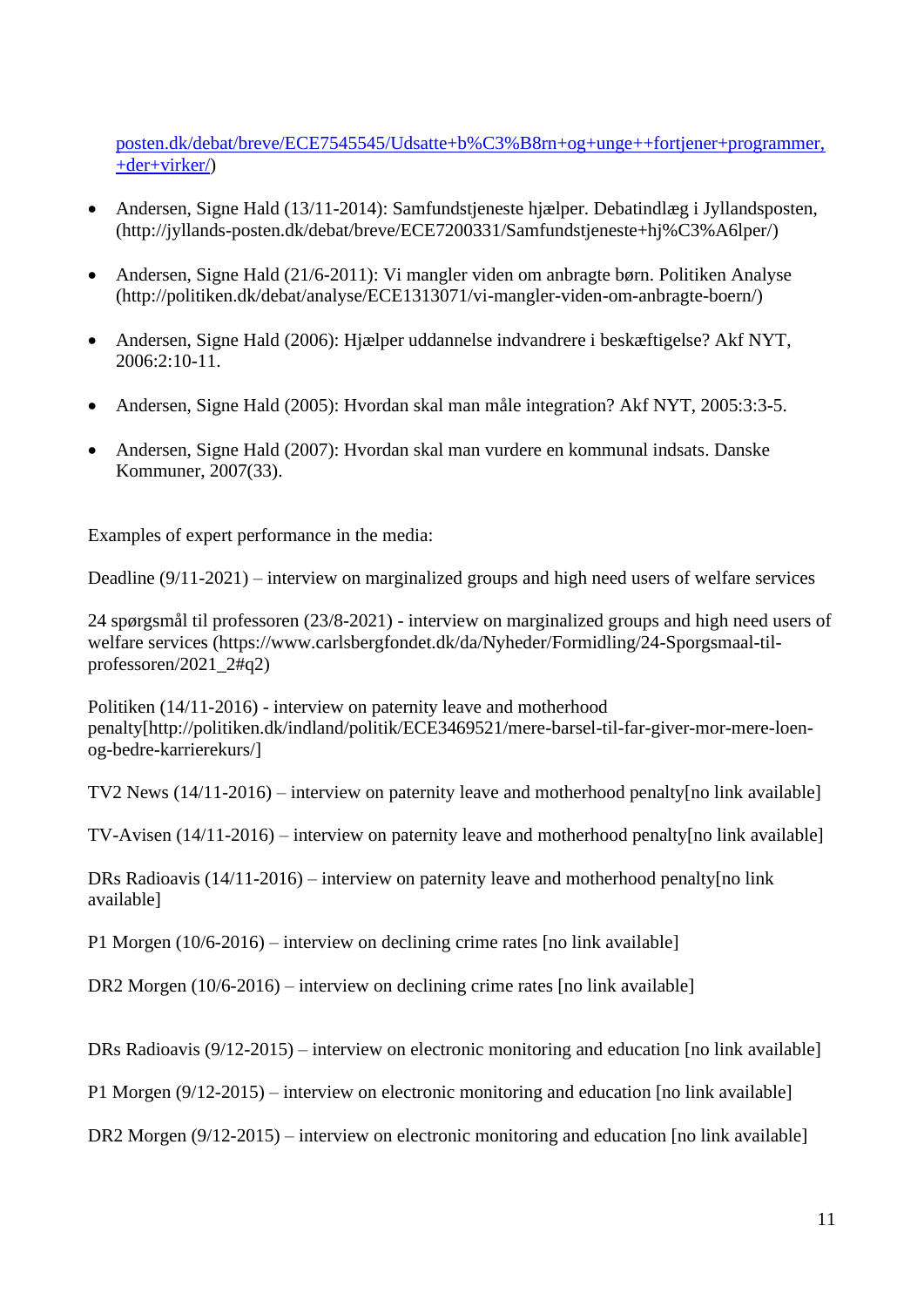TV-Avisen DR1 (31/3-2015) – interview on electronic monitoring [no link available]

Dagen på DR2 (31/3-2015) – interview on electronic monitoring [no link available]

Lorry Lounge (30/4-2013) - interview on foster care (2013): http://www.tv2lorry.dk/artikel/159808?autoplay=1&video\_id=78836

Lorry Lounge (24/1-2012) - interview on alternative types of punishment: <http://www.tv2lorry.dk/artikel/92908>

Politiken (23/1-2012) – interview on alternative types of punishment: <http://politiken.dk/indland/ECE1516328/fanger-i-fodlaenker-og-samfundstjeneste-klarer-sig-bedst/>

Jyllandsposten (22/4-2013) – interview on birthweight and foster care: http://jyllandsposten.dk/indland/ECE5348250/Nyf%C3%B8dte+under+2.500+gram+risikerer+anbringelse+++/

P1 Morgen (24/1-2012) – interview on alternative types of punishment: <http://www.dr.dk/arkivP1/P1Morgen/Udsendelser/2012/01/24/055909.htm>

P1 Orientering (23/1-2012) – interview on alternative types of punishment: https://www.facebook.com/permalink.php?story\_fbid=369620016387609&id=119317021417911

# **Press meetings (with full participation at meeting, in preparation & with media contact)**

April 2010: Press meeting on foster care project (output: news letter and the book "Når man anbringer et barn")

January 2012: Press meeting on crime project (output: news letter and 5 study papers)

April 2013: Press meeting on foster care project (output: news letter and the book "Når man anbringer et barn II")

December 2015: Press meeting on crime project (output: news letter and 8 study papers)

October 2019: Book launch on disconnected youth (output: book, Kort nyt, podcast)

# **Journal Review**

- Nature Human Behavior
- Social Forces
- American Sociological Review
- European Sociological Review
- Journal of Marriage and Family
- Demography